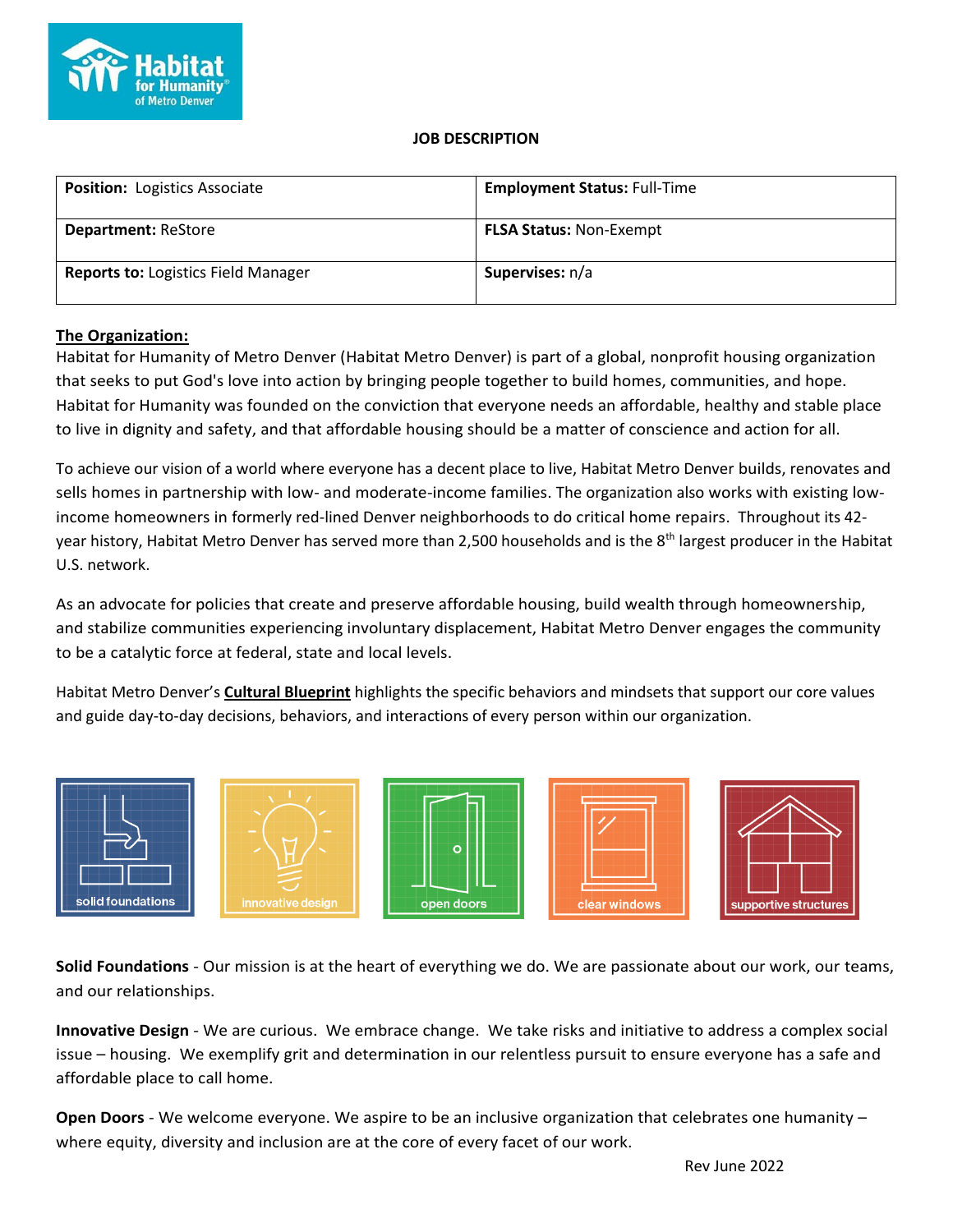**Clear Windows** - We approach everyone with kindness, clarity, and transparency. We champion authenticity, illuminate our strengths, and hold ourselves and others accountable.

**Supportive Structures** - We have each other's backs. We collaborate. Becoming better at what we do takes all of us. By building homes and life-changing careers, we make a transformational difference in our lives and the lives of others.

# **GENERAL DESCRIPTION:**

The Logistics Associate performs general driver duties as assigned, primarily the pickup and delivery of donated items at donor's homes and commercial locations. This is a full-time position with full medical, dental and retirement benefits**.**

The following reflects the organization's definition of essential functions for the job but does not restrictthe tasks that may be assigned. Reasonable accommodation may be made to enable individuals with disabilities to perform essential job functions.

## **CORE RESPONSIBILITIES:**

- Responsible for pickup of various donated items that are sold in the Habitat Metro Denver ReStores
- Loads and unloads ReStore box trucks
- Drives box trucks of 16' and 26' across Denver Metro Area in urban, suburban and rural areas
- Receives, counts, and stores items and records data, manually and/or using computer
- Packs, unpacks, and marks items using identification tag, stamp, electric marking tool, or other labeling equipment
- Inspects and maintains ReStore vehicles
- Performing day-to-day administrative tasks such as maintaining information files, processing paperwork and logging pickups in donor tracking system

## **KNOWLEDGE, SKILLS, & ABILITIES:**

- Demonstrated familiarity with the Denver Metro area and suburbs
- Independent worker
- Working knowledge of general truck maintenance
- The ability to read and understand information and ideas presented in writing
- Excellent communication skills to assign tasks or to convey information to donors, volunteers and staff

## **EDUCATION & EXPERIENCE:**

• Prior experience driving a box truck preferred (No CDL license requirements)

## **PHYSICAL REQUIREMENTS NECESSARY TO PERFORM THIS JOB:**

- Ability to adequately traverse a retail store
- Climbing, jumping, lifting, carrying (minimum 100+ lbs. multiple times per day).
- Maneuvering, navigating, and driving large box trucks up to 26'
- **Proof of COVID-19 vaccination is required for employment**

## **WORK ENVIRONMENT & CONDITIONS:**

- Ability to drive vehicles to pick up materials, supplies, and donated goods
- Able to navigate throughout the Denver Metro area and suburbs
- Valid driver's license and ability to be insured under the company's insurance policy is required

**Starting hourly rate** for this position is \$20.00 with consideration given for applicable experience above the minimum qualifications.